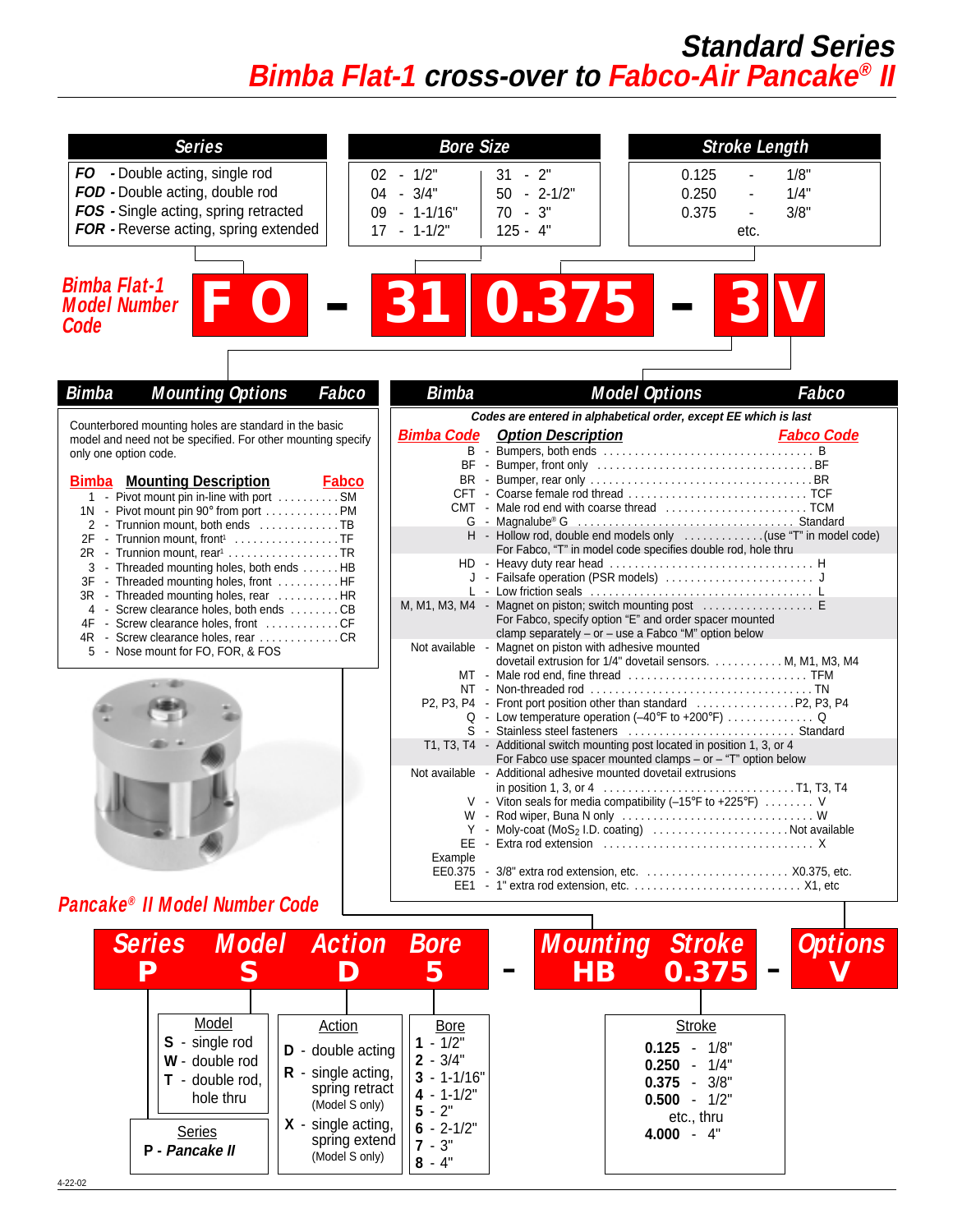# **Nonrotating, Twin Rod Series Bimba Flat-1 cross-over to Fabco-Air Pancake® II**

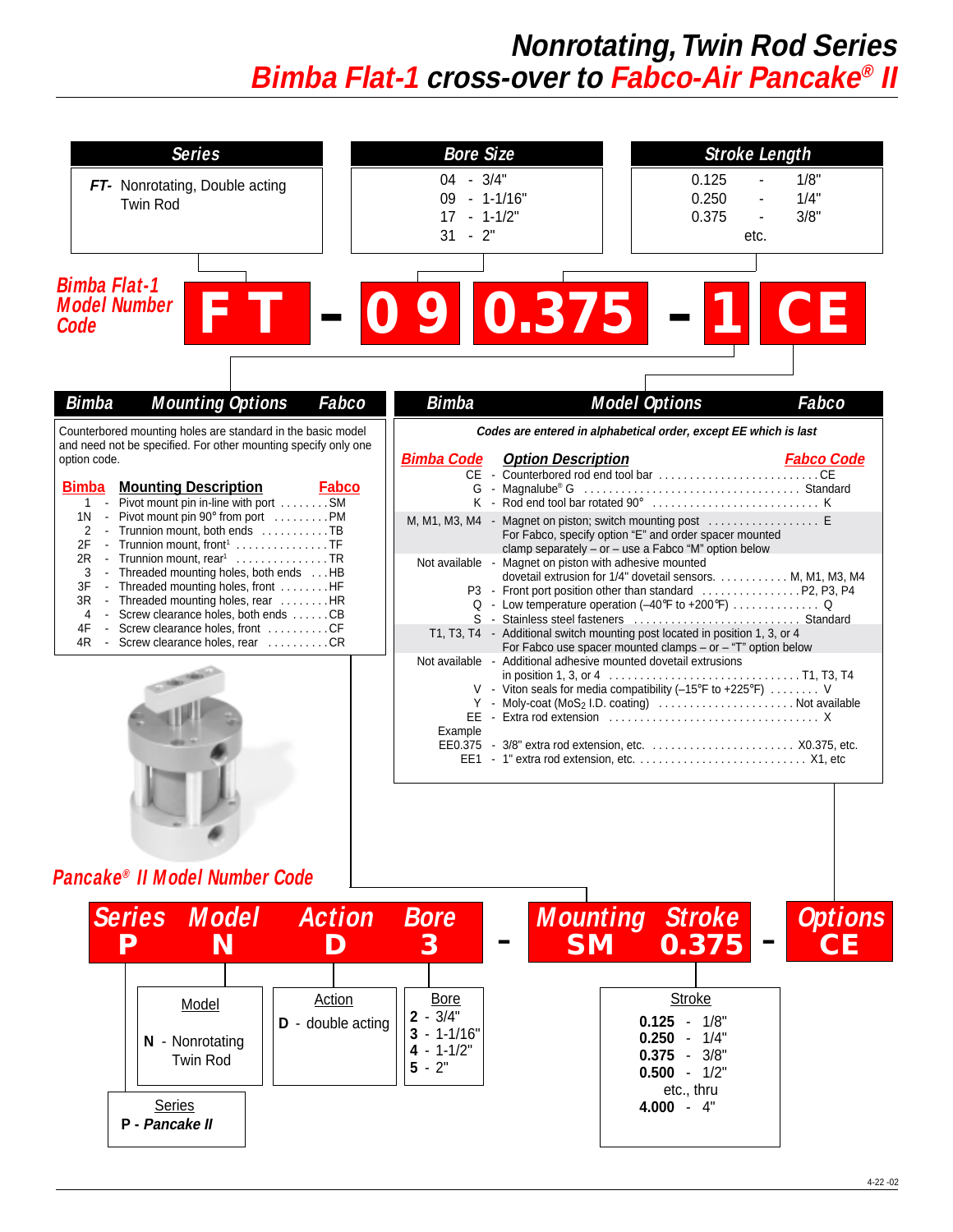### **Multi-Power® Series Bimba Flat-1 cross-over to Fabco-Air Pancake® II**

| <b>Series</b>                                                                                                                                                                                                                                                                                                                            | <b>Stroke Length</b><br><b>Bore Size</b>                                                                                                                                                                                                                                                                                                                                                                                                                                                                                                                                                                                                                                                                                                                                                                                                                                                                                        |
|------------------------------------------------------------------------------------------------------------------------------------------------------------------------------------------------------------------------------------------------------------------------------------------------------------------------------------------|---------------------------------------------------------------------------------------------------------------------------------------------------------------------------------------------------------------------------------------------------------------------------------------------------------------------------------------------------------------------------------------------------------------------------------------------------------------------------------------------------------------------------------------------------------------------------------------------------------------------------------------------------------------------------------------------------------------------------------------------------------------------------------------------------------------------------------------------------------------------------------------------------------------------------------|
| FO2 - 2 stage extend, single stage retract<br>FO3 - 3 stage extend, single stage retract<br>FO4 - 4 stage extend, single stage retract                                                                                                                                                                                                   | 1/8"<br>0.125<br>$2 - 1/2"$<br>50<br>0.250<br>1/4"<br>3"<br>70<br>$\mathbf{r}$<br>0.375<br>3/8"<br>$\blacksquare$<br>125<br>4"<br>$\mathbf{r}$<br>etc.                                                                                                                                                                                                                                                                                                                                                                                                                                                                                                                                                                                                                                                                                                                                                                          |
| <b>Bimba Flat-1</b><br><b>Model Number</b><br>Code                                                                                                                                                                                                                                                                                       | FO3-50 0.750-                                                                                                                                                                                                                                                                                                                                                                                                                                                                                                                                                                                                                                                                                                                                                                                                                                                                                                                   |
| <b>Bimba</b><br><b>Mounting Options</b><br>Fabco                                                                                                                                                                                                                                                                                         | <b>Bimba</b><br><b>Model Options</b><br>Fabco                                                                                                                                                                                                                                                                                                                                                                                                                                                                                                                                                                                                                                                                                                                                                                                                                                                                                   |
| <b>Bimba</b><br><b>Mounting Description</b><br><b>Fabco</b><br>- Threaded mounting holes, both ends  HB<br>3<br>- Threaded mounting holes, front HF<br>3F<br>3R<br>- Threaded mounting holes, rear HR<br>4<br>- Screw clearance holes, both ends CB<br>4F<br>- Screw clearance holes, front CF<br>4R<br>- Screw clearance holes, rear CR | Codes are entered in alphabetical order, except EE which is last<br><b>Bimba Code</b><br><b>Option Description</b><br><b>Fabco Code</b><br>M, M1, M3, M4 - Magnet on piston; switch mounting post<br>For Fabco, specify option "E" and order spacer mounted<br>clamp separately $-$ or $-$ use a Fabco "M" option below<br>Not available - Magnet on piston with adhesive mounted<br>dovetail extrusion for 1/4" dovetail sensors.  M, M1, M3, M4<br>Q - Low temperature operation (-40°F to +200°F)  Q<br>T1, T3, T4 - Additional switch mounting post located in position 1, 3, or 4<br>For Fabco use spacer mounted clamps – or $-$ "T" option below<br>Not available - Additional adhesive mounted dovetail extrusions<br>V - Viton seals for media compatibility (-15°F to +225°F)  V<br>Y - Moly-coat (MoS <sub>2</sub> I.D. coating)  Not available<br>Example<br>EE0.375 - 3/8" extra rod extension, etc.  X0.375, etc. |
| Pancake® II Model Number Code<br><b>Series Model Action</b><br>M<br>D<br>З<br>Model and Action<br>M2 - 2-stage extend, one retract<br>M3 - 3-stage extend, one retract<br>M4 - 4-stage extend, one retract<br><b>Series</b><br>P - Pancake II                                                                                            | <b>Mounting Stroke</b><br><b>Bore</b><br><b>Options</b><br>0.75<br><b>HB</b><br>E or M<br>6<br><b>Bore</b><br><b>Stroke</b><br>$6 - 2 - 1/2$ "<br>$0.125 -$<br>1/8"<br>$7 - 3"$<br>$0.250 - 1/4$ "<br>$8 - 4"$<br>$0.375 - 3/8$ "<br>$0.500 - 1/2"$<br>etc., thru<br>$4.000 - 4"$                                                                                                                                                                                                                                                                                                                                                                                                                                                                                                                                                                                                                                               |